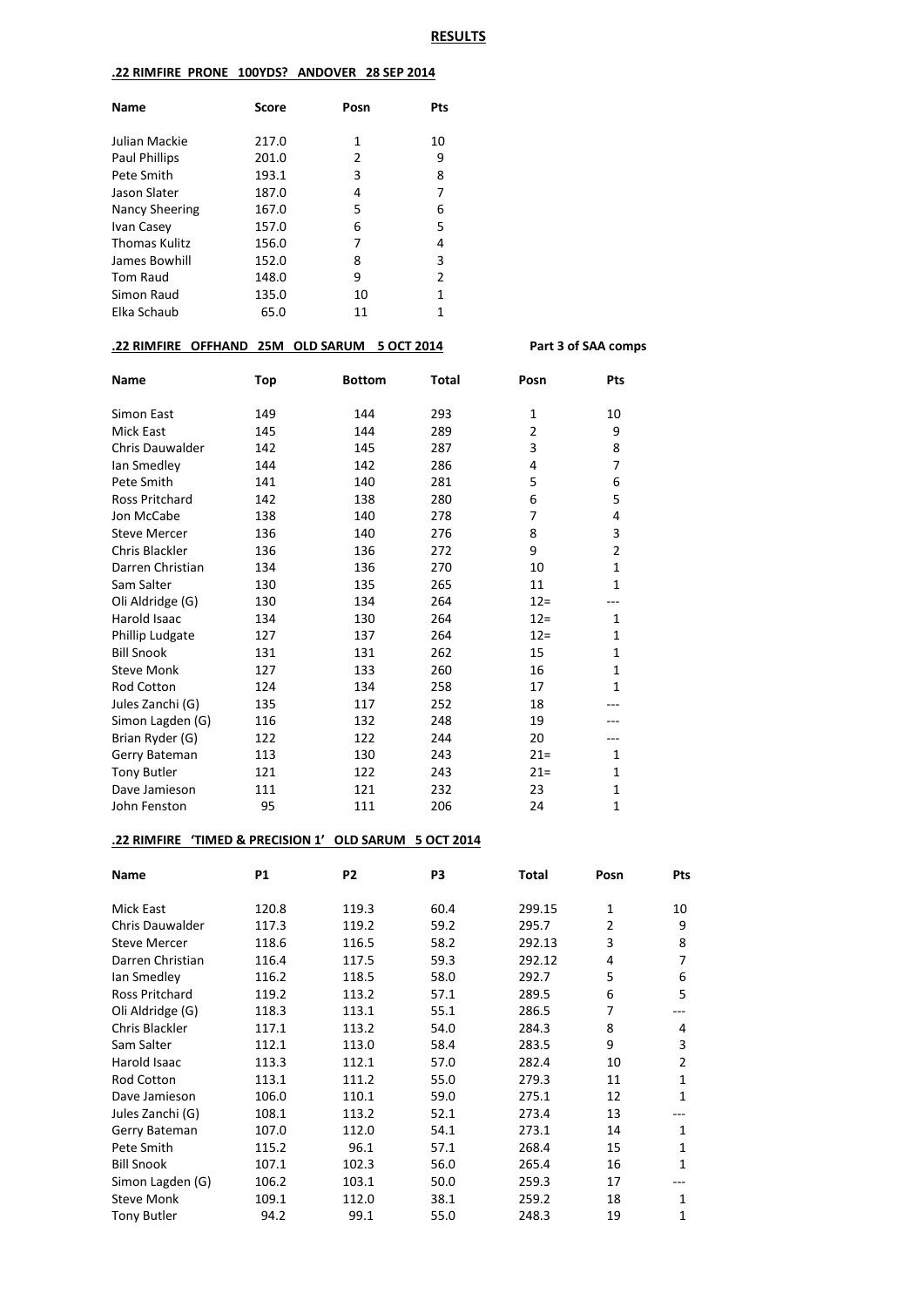# **AIR RIFLE OFFHAND 25M OLD SARUM 5 OCT 2014**

| <b>Name</b>         | Score | Posn | Type       |
|---------------------|-------|------|------------|
| <b>Steve Mercer</b> | 185   | 1    | <b>PCP</b> |
| Ian Smedley         | 177   | 2    | <b>PCP</b> |
| Sam Salter          | 176   | 3    | <b>PCP</b> |
| Ross Pritchard      | 161   | 4    | Springer   |
| <b>Steve Monk</b>   | 149   | 5    | Springer   |
|                     |       |      |            |

#### **SKILL AT ARMS AGGREGATE RESULTS 2014**

As the maximum score for the competitions varies, the results are expressed as a percentage of the maximum possible

| <b>Name</b>            | F/Open | <b>GRCF-T&amp;P1</b> | .22 Off | <b>Total</b> | Posn           |
|------------------------|--------|----------------------|---------|--------------|----------------|
| MickEast               | 100    | 100                  | 96.3    | 296.3        | 1              |
| Sam Salter             | 96.0   | 100                  | 88.3    | 284.3        | $\overline{2}$ |
| lan Smedley            | 85.3   | 100                  | 95.3    | 280.3        | 3              |
| <b>Chris Dauwalder</b> |        | 98.6                 | 95.6    | 194.2        | 4              |
| Chris Blackler         |        | 99.6                 | 90.6    | 190.2        | 5              |
| <b>Ross Pritchard</b>  |        | 95.6                 | 93.3    | 188.9        | 6              |
| Harold Isaac           |        | 96.6                 | 88.0    | 184.6        | 7              |
| <b>Steve Monk</b>      | -----  | 97.0                 | 86.6    | 183.6        | 8              |
| Gerry Bateman          | -----  | 95.3                 | 81.0    | 176.3        | 9              |
| RodCotton              |        | 88.0                 | 86.0    | 174.0        | 10             |
| Gary Jeffries          | 77.3   | 95.0                 | -----   | 172.3        | 11             |
| Dave Jamieson          | -----  | 87.3                 | 77.3    | 164.6        | 12             |
| <b>Paul Phillips</b>   |        | 98.6                 | -----   | 98.6         | 13             |
| Simon East             |        | -----                | 97.6    | 97.6         | 14             |
| Martin Wilson          | -----  | 94.0                 | -----   | 94.0         | 15             |
| Pete Smith             |        | -----                | 93.6    | 93.6         | 16             |
| Jon McCabe             |        |                      | 92.6    | 92.6         | 17             |
| <b>Steve Mercer</b>    |        | -----                | 92.0    | 92.0         | 18             |
| Peter Kiy              |        | 91.0                 | -----   | 91.0         | 19             |
| Darren Christian       |        |                      | 90.0    | 90.0         | 20             |
| Phillip Ludgate        |        | -----                | 88.0    | 88.0         | 21             |
| <b>BillSnook</b>       |        | -----                | 87.3    | 87.3         | 22             |
| Simon Raud             |        | 81.0                 | -----   | 81.0         | $23=$          |
| <b>Tony Butler</b>     | -----  | -----                | 81.0    | 81.0         | $23=$          |
| <b>Steve Winder</b>    | 74.6   |                      | -----   | 74.6         | 25             |
| Chris Jenks            | 69.3   |                      | -----   | 69.3         | 26             |
| Jon Fenston            | -----  | -----                | 68.6    | 68.6         | 27             |
| Julian Mackie          | 64.0   | -----                | -----   | 64.0         | 28             |
| <b>Matt Grant</b>      | 41.3   |                      |         | 41.3         | 29             |
| Ivan Casey             | 33.3   | -----                | -----   | 33.3         | 30             |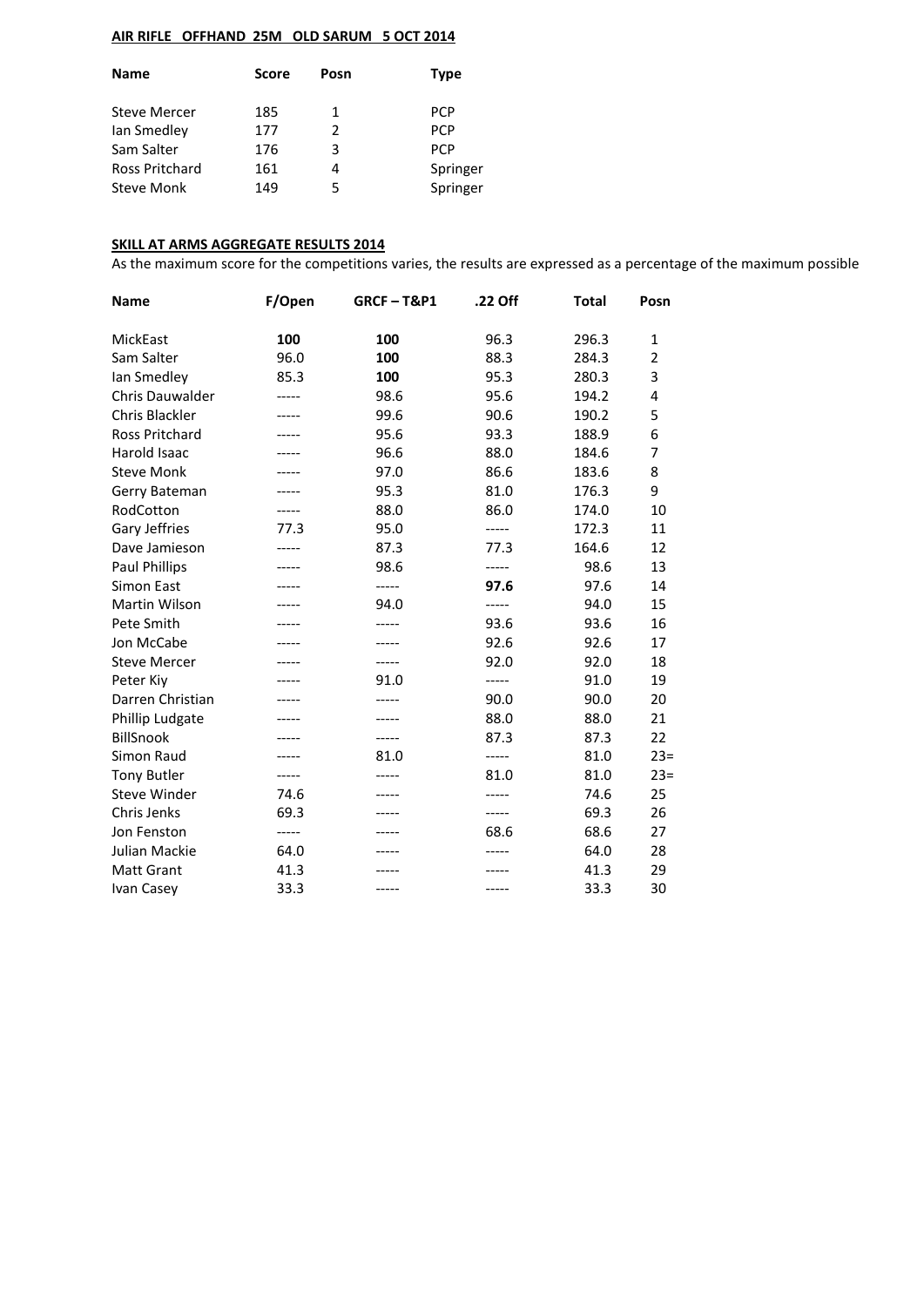## **AGGREGATE RESULTS 1 JULY 2014 – 30 JUN 2015**

**F Class Open** (Best 7 to count) A total of **13** members took part in these competitions.

| <b>Name</b>            | 10 Aug | 14 Sep         | Total |
|------------------------|--------|----------------|-------|
| Gary Jeffries          | 9      | 7              | 16    |
| Mick East              |        | 10             | 10    |
| <b>Richard Sharman</b> | 10     |                | 10    |
| Sam Salter             |        | 9              | 9     |
| <b>Steve Jugg</b>      | 8      |                | 8     |
| lan Smedley            |        | 8              | 8     |
| <b>Graham Downer</b>   | 7      |                | 7     |
| Simon Rogers           | 6      |                | 6     |
| Steve Winder           |        | 6              | 6     |
| Chris Jenks            |        | 5              | 5     |
| Julian Mackie          |        | 4              | 4     |
| <b>Matt Grant</b>      |        | 3              | 3     |
| Ivan Casey             |        | $\overline{2}$ | 2     |
|                        |        |                |       |

**F Class TR** (Best 7 to count) A total of **10** members took part in these competitions.

| Name              | 10 Aug | 14 Sep | Total |
|-------------------|--------|--------|-------|
| Gary Jeffries     | 10     | 8      | 18    |
| Ian Smedley       |        | 10     | 10    |
| Graham Downer     | 9      |        | 9     |
| Mick East         |        | 9      | 9     |
| Simon Rogers      | 8      |        | 8     |
| Steve Winder      |        | 7      | 7     |
| Chris Jenks       |        | 6      | 6     |
| Julian Mackie     |        | 5      | 5     |
| <b>Matt Grant</b> |        | 4      | 4     |
| Ivan Casey        |        | 3      | 3     |
|                   |        |        |       |

**.22 Rimfire Prone** (Best 8 to count) A total of **13** members took part in these competitions.

| Name                 | 13 Jul 31 Aug |    | 28 Sep Total  |    |
|----------------------|---------------|----|---------------|----|
| <b>Paul Phillips</b> | 9             | 9  | 9             | 27 |
| Ivan Casey           | 7             | 6  | 5             | 18 |
| Pete Smith           |               | 10 | 8             | 18 |
| Jason Slater         |               | 8  | 7             | 15 |
| lan Smedley          | 8             | 7  |               | 15 |
| James Bowhill        | 10            |    | 3             | 13 |
| Julian Mackie        |               |    | 10            | 10 |
| Thomas Kulisz        | 5             |    | 4             | 9  |
| Philip Ludgate       | 4             | 5  |               | 9  |
| Tom Raud             | 6             |    | $\mathcal{P}$ | 8  |
| Nancy Sheering       |               |    | 6             | 6  |
| Simon Raud           | 3             |    | 1             | 4  |
| Elka Schaub          |               |    | 1             | 1  |
|                      |               |    |               |    |

**.22 Rimfire – Benchrest** (Best 6 to count) A total of **9** members took part in this competition

| Name               | 21 Sep |
|--------------------|--------|
| Ian Smedlev        | 10     |
| Mick Fast          | ٩      |
| Simon East         | 8      |
| Paul Phillips      | 7      |
| <b>Tony Butler</b> | 6      |
| <b>Tom Raud</b>    | 5      |
| Rod Cotton         | 4      |
| Harold Isaac       | 3      |
| Simon Raud         | 2      |
|                    |        |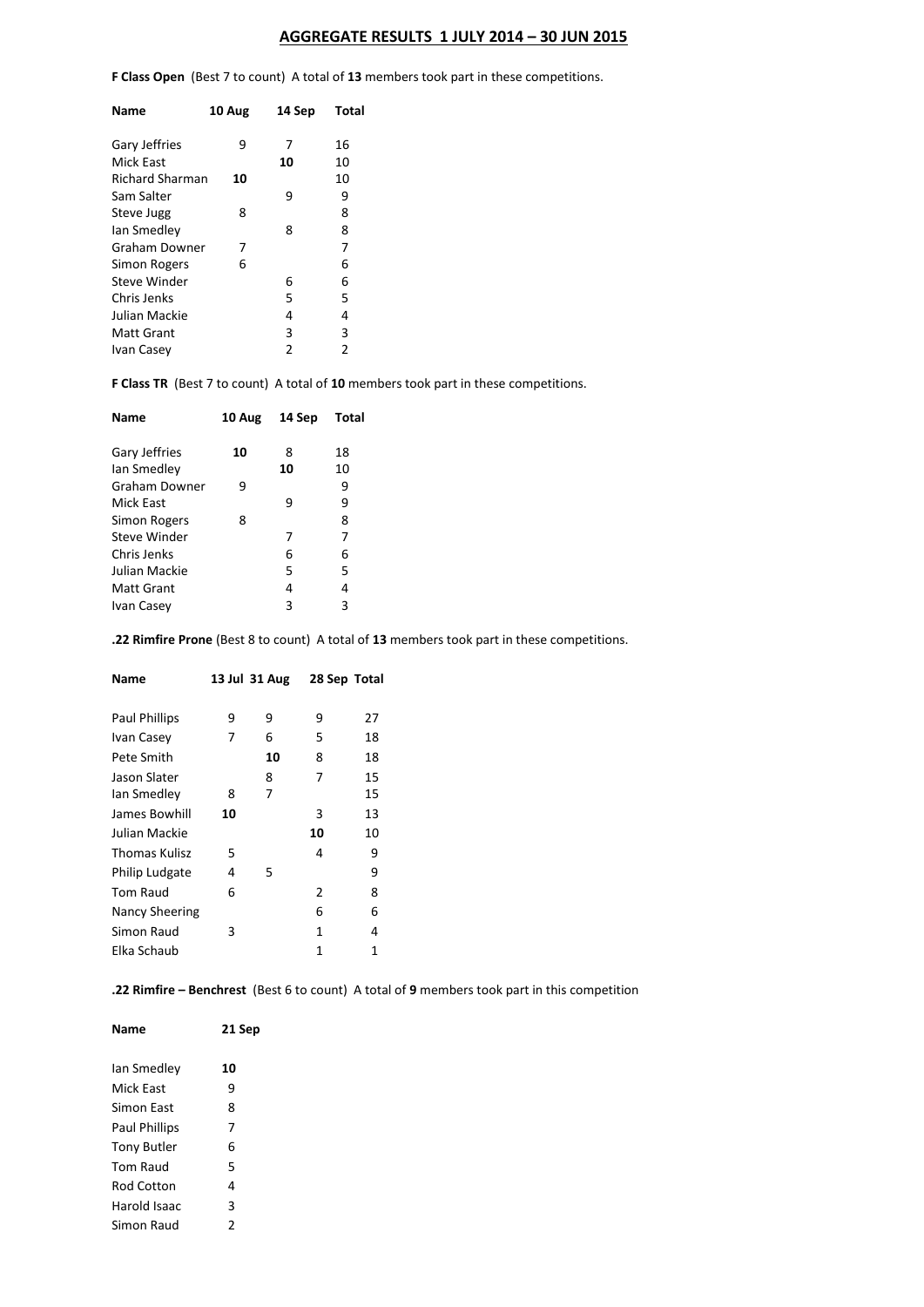| <b>Name</b>            | 20 Jul       | 5 Oct        | Total                   |
|------------------------|--------------|--------------|-------------------------|
| <b>Mick East</b>       | 10           | 9            | 19                      |
| lan Smedley            | ٩            | 7            | 16                      |
| Simon East             |              | 10           | 10                      |
| Ross Pritchard         | 4.5          | 5            | 9.5                     |
| <b>Chris Dauwalder</b> |              | 8            | 8                       |
| Paul Phillips          | 8            |              | 8                       |
| <b>Noel Smith</b>      | 7            |              | 7                       |
| Sam Salter             | 6            | $\mathbf{1}$ | 7                       |
| Pete Smith             |              | 6            | 6                       |
| Lloyd Davy             | 4.5          |              | 4.5                     |
| Jon McCabe             |              | 4            | 4                       |
| <b>Steve Mercer</b>    |              | 3            | 3                       |
| Ivan Casey             | 2.5          |              | 2.5                     |
| John Thornton          | 2.5          |              | 2.5                     |
| Gerry Bateman          | $\mathbf{1}$ | 1            | 2                       |
| Chris Blackler         |              | 2            | 2                       |
| <b>Tony Butler</b>     | 1            | 1            | 2                       |
| <b>Steve Monk</b>      | $\mathbf{1}$ | $\mathbf{1}$ | $\overline{\mathbf{c}}$ |
| <b>Bill Snook</b>      | 1            | $\mathbf{1}$ | 2                       |
| Darren Christian       |              | $\mathbf{1}$ | $\mathbf{1}$            |
| Harold Isaac           |              | $\mathbf{1}$ | $\mathbf{1}$            |
| Phillip Ludgate        |              | $\mathbf{1}$ | 1                       |
| <b>Rod Cotton</b>      |              | 1            | $\mathbf{1}$            |
| Dave Jamieson          |              | $\mathbf{1}$ | $\mathbf{1}$            |
| John Fenston           |              | 1            | $\mathbf{1}$            |

**.22 Rimfire – Speed** (Best 8 to count) A total of **25** members took part in these competitions.

| Name                   |                          | 6 Jul 20 Jul 5 Oct Total |                |              |
|------------------------|--------------------------|--------------------------|----------------|--------------|
| <b>Mick East</b>       | 9                        | 10                       | 10             | 29           |
| lan Smedley            | 5                        | 8                        | 6              | 19           |
| <b>Steve Mercer</b>    | 10                       |                          | 8              | 18           |
| Darren Christian       | 8                        |                          | 7              | 15           |
|                        |                          |                          |                |              |
| <b>Chris Dauwalder</b> | 4                        |                          | 9              | 13           |
| <b>Paul Phillips</b>   | 6.5                      | 6                        |                | 12.5         |
| Sam Salter             | 3                        | 5                        | 3              | 11           |
| Chris Blackler         | 6.5                      |                          | 4              | 10.5         |
| Ali Bamford            |                          | 9                        |                | 9            |
| <b>Ross Pritchard</b>  | $\overline{\phantom{a}}$ | $\mathbf{1}$             | 5              | 8            |
| Noel Smith             |                          | 7                        |                | 7            |
| <b>Bill Snook</b>      |                          | 4                        | $\mathbf{1}$   | 5            |
| <b>Tony Butler</b>     | $\mathbf{1}$             | $\mathbf{1}$             | $\mathbf{1}$   | 3            |
| Lloyd Davy             |                          | 3                        |                | 3            |
| Harold Isaac           | 1                        |                          | $\overline{2}$ | 3            |
| <b>Steve Monk</b>      |                          | 2                        | 1              | 3            |
| Gerry Bateman          |                          | $\mathbf{1}$             | $\mathbf{1}$   | 2            |
| <b>Rod Cotton</b>      | 1                        |                          | 1              | 2            |
| Martin Wilson          | 1                        |                          |                | $\mathbf{1}$ |
| <b>Thomas Kulisz</b>   | 1                        |                          |                | $\mathbf{1}$ |
| Elke Schaub            | 1                        |                          |                | $\mathbf{1}$ |
| Norman Williamson      |                          | 1                        |                | 1            |
| John Thornton          |                          | $\mathbf{1}$             |                | $\mathbf{1}$ |
| Dave Jamieson          |                          |                          | 1              | 1            |
| Pete Smith             |                          |                          | 1              | 1            |